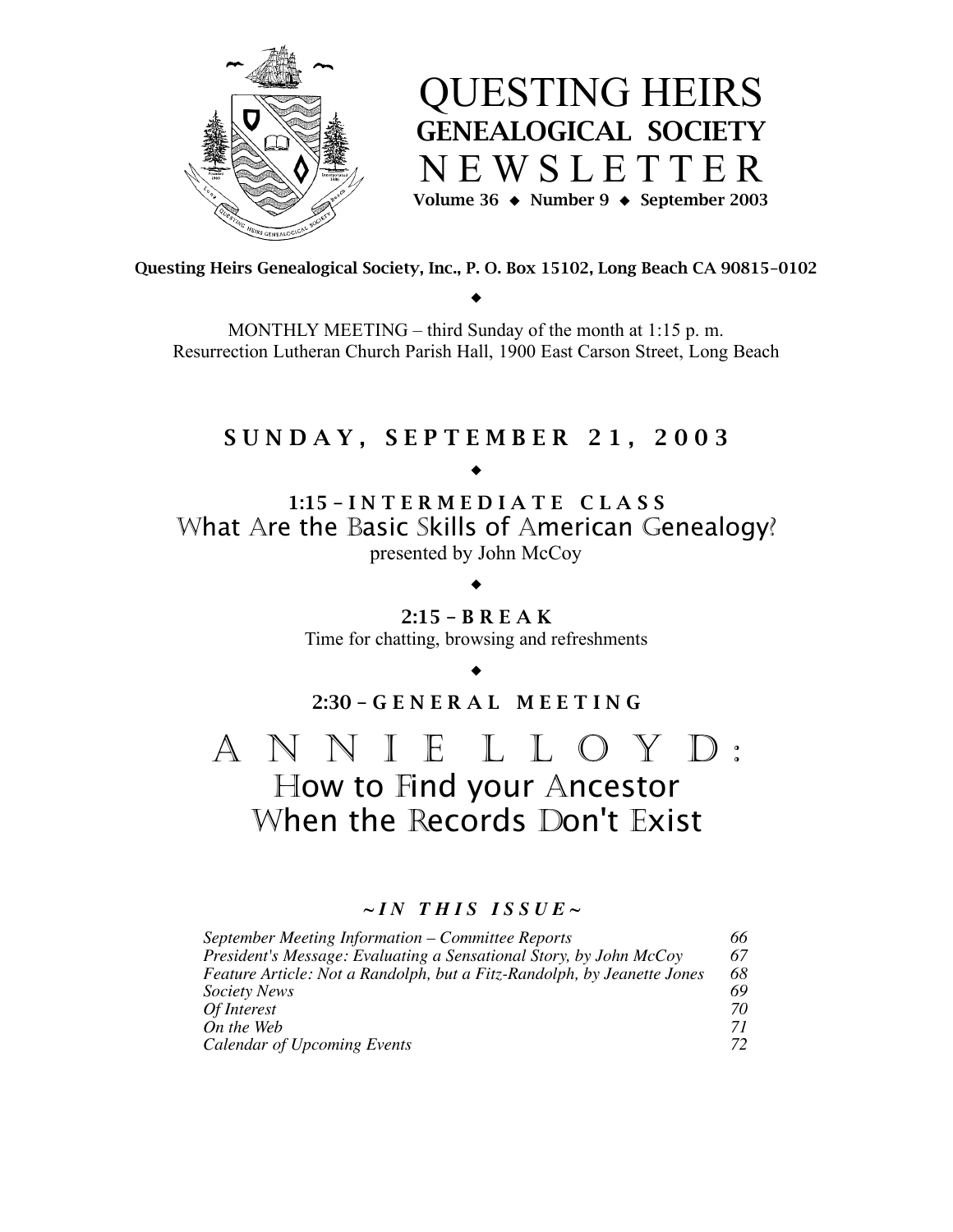## *~ S E P T E M B E R M E E T I N G ~*

### SPEAKER: ANNIE LLOYD

Annie Lloyd was born in California, the daughter of a mother of Colonial-American descent and a Welsh immigrant father. She is a professional genealogist, columnist, lecturer and author of genealogical reference books on Welsh research.

However, she started genealogical research in 1982 working on an American family "where the records didn't exist." She will tell you how she started, what she did when she encountered that "we have no record," and how the whole thing came together.

Annie will be happy to answer any questions you may have on either American or Welsh research.

## *~ F I N A N C I A L R E P O R T ~* David WERTS (562) 431-7790

| July Income                             | $\mathbf{s}$ | 133.67    |
|-----------------------------------------|--------------|-----------|
| <b>July Expenses</b>                    |              | 521.46    |
| Balance as of July 31                   |              | \$1594.19 |
| Balance designated for special projects |              | \$944.50  |
| Balance available for operations        |              | 649.69    |

*~ R E F R E S H M E N T S ~* Georgie (Peterson) LYONS (562) 432-4908

### Thanks to our August Hosts:

Aaron Day Richard Hoover Jeanette (Marcus) Jones Mike Powers

### Our September Hosts will be:

Marilyn (DeLonjay) Brasher Hazele (Thresher) Johnson *[Plus a couple of others I missed when all the hands went up. Sorry! –Editor]*

# There is a history in all men's lives. William Shakespeare

 $\blacklozenge$ 

*~ M E M B E R S H I P R E P O R T ~* Jeanette (Marcus) JONES (562) 421-5610

AUGUST MEETING ATTENDANCE Members: 26 Guests: 5

#### $\blacklozenge$

### RENEWALS

| Ruth A. Anthes        | Individual   | to $9/05$ |
|-----------------------|--------------|-----------|
| Bob & Marilyn Brasher | Patron       | to 9/04   |
| John & Kathryn Foord  | Contributing | to $9/04$ |
| Norma S. Brady        | Individual   | to 9/04   |
| Jeanette A. Jones     | Sustaining   | to 9/04   |
| LaVerne Maxwell       | Individual   | to $9/04$ |
| Elizabeth Myers       | Individual   | to $2/05$ |
| Bettie L. Perre       | Individual   | to $9/04$ |
| Helene Smith          | Individual   | to $9/04$ |
| Mary M. Smith         | Individual   | to $9/04$ |
| Linda Wittman         | Individual   | to $9/04$ |
|                       |              |           |

 $\blacklozenge$ 

#### YEARLY DUES REMINDER

September is the month that our yearly dues come due for most members. Look on your newsletter address label -- if it says 9/03 or before, that means you need to pay your dues for the coming year. At the bottom of the back page you will see the various levels of membership:

| Individual            | \$18.00 |
|-----------------------|---------|
| Family                | 27.00   |
| Newsletter subscriber | 12.00   |

You will also note that there are three other levels:

| Contributing | \$35.00 |
|--------------|---------|
| Sustaining   | 50.00   |
| Patron       | 100.00  |

Please consider writing your check for one of these amounts. Our basic dues have not been raised for years. However, our basic costs for running the club have raised. PLEASE BE GENEROUS.

Bring your check to the September meeting or mail it to our post office box. If you have any questions about your dues, please call me or see me at the September meeting.

And, of course, thank you to the people whose dues we have received so far.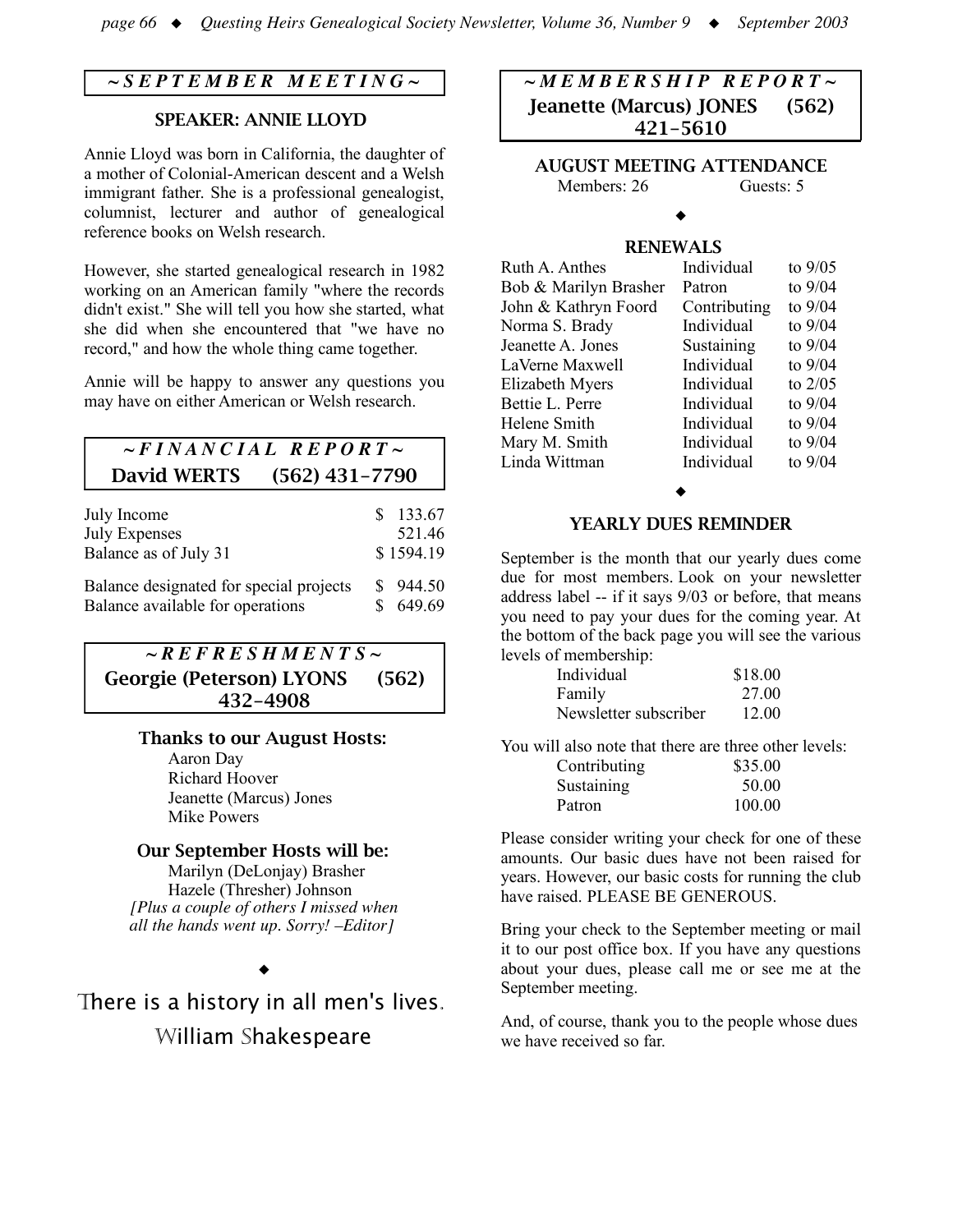## *~ P R E S I D E N T ' S M E S S A G E ~*

## Evaluating a Sensational Story

## *Genealogists* know

historical documents can be

unreliable. Most of the time, we deal with obscure people who left few traces in the sands of time. It is rare when we can relate someone's life story without noting at least one discrepancy. We understand how to deal with some uncertainty. But what if the story reads like a romantic novel? What if it *was* a romantic novel? Can you trust any genealogical statements it may contain?

About twenty years ago, I learned that a copy of a famous account of the Mormon trek from Illinois to Utah had been given to my McCoy family of Brown County, Illinois by a second cousin, Hugh Darius Smith, in the 1870s. The book claims to be the story of Mary Ettie Smith, wife of Hugh's brother Reuben P. Smith, first published in 1858 as "Fifteen Years among the Mormons*.*" My Smith ancestors from Adams County, Ohio forgot to tell us where they lived before coming to Ohio in 1803, so I have tried to find all the descendants in search of clues. Who was this Reuben P. Smith, and what did the "P" stand for?

The story begins in 1841 in Pike County, Illinois, with the death of Mary Ettie Coray's father Silas. The family joined the Mormons at Nauvoo. Mary Ettie was just fourteen when she was married to someone named Wallace Henderson, but he was better than the competition, an old man who already had several wives! The family moved on to Iowa in 1846, and arrived in Salt Lake City in 1849. Along the way, Wallace turned out to be shady and undependable, and Mary Ettie couldn't deal with the extra wives he acquired. They parted company. She met Reuben P. Smith, passing through Missouri on his way to California. About 1851, Reuben arrived in Utah, converted to Mormonism, and married Mary Ettie. They planned to go to California. However, Mary Ettie knew too much of some dark secrets, such as murder, and was prevented from leaving Utah. After many breathless adventures, she finally reached her family home in Luzerne County, Pennsylvania in 1857, where Reuben caught up with her in 1858. Here the story ends. Along the way, many relatives, friends, and neighbors are mentioned, along with some genealogical details.

A few years ago, I could only wonder if the story were true. How much of it was embellished or invented? Did *any* of it really happen, or was it just cooked up for the popular press? Then came the Internet! The book is now part of the University of Michigan's digital library project, "The Making of America." In effect, the text is now searchable! Meanwhile, accounts of many pioneers have appeared on the Internet. Ancestry and Heritage Quest have indexed all the censuses. I discovered most of the people mentioned in the book are now easy to find, and their stories match up very well with Mary

Ettie's version. Whether the darker events are completely true, I can't tell yet, but at least the genealogical facts seem as reliable as can be expected when they deal with events in the author's childhood — with one exception: Wallace Henderson seems not to have died in 1851, but lived until 1904 with at least one of his other wives, under his "real" name of Samuel Henderson. I think maybe Mary Ettie disposed of Wallace in the story in order not to defame the living, and to clear the way in the minds of her non-Mormon readers for her marriage to Reuben Smith.

So, what became of Mary Ettie and Reuben? I haven't been able to find them in the 1860 census yet, but they might have used another name or avoided the census entirely. I will try to locate all her relatives mentioned in the book. But the Internet suggests another possibility: a Reuben P. Smith served in the First Regiment, California Cavalry, in the Civil War. I found the veteran on the 1870 census in San Francisco (teamster, single); on the 1880 in San Francisco (listed as "Peace Smith," married to Augusta H., two sons); and on the 1900 in Berkeley (with wife Augusta and a son). The microfilmed U. S. military pension index at the Los Angeles Family History Center shows Reuben applied for a pension in 1887, and his widow applied in 1907. If the service

*[continued on page 69]*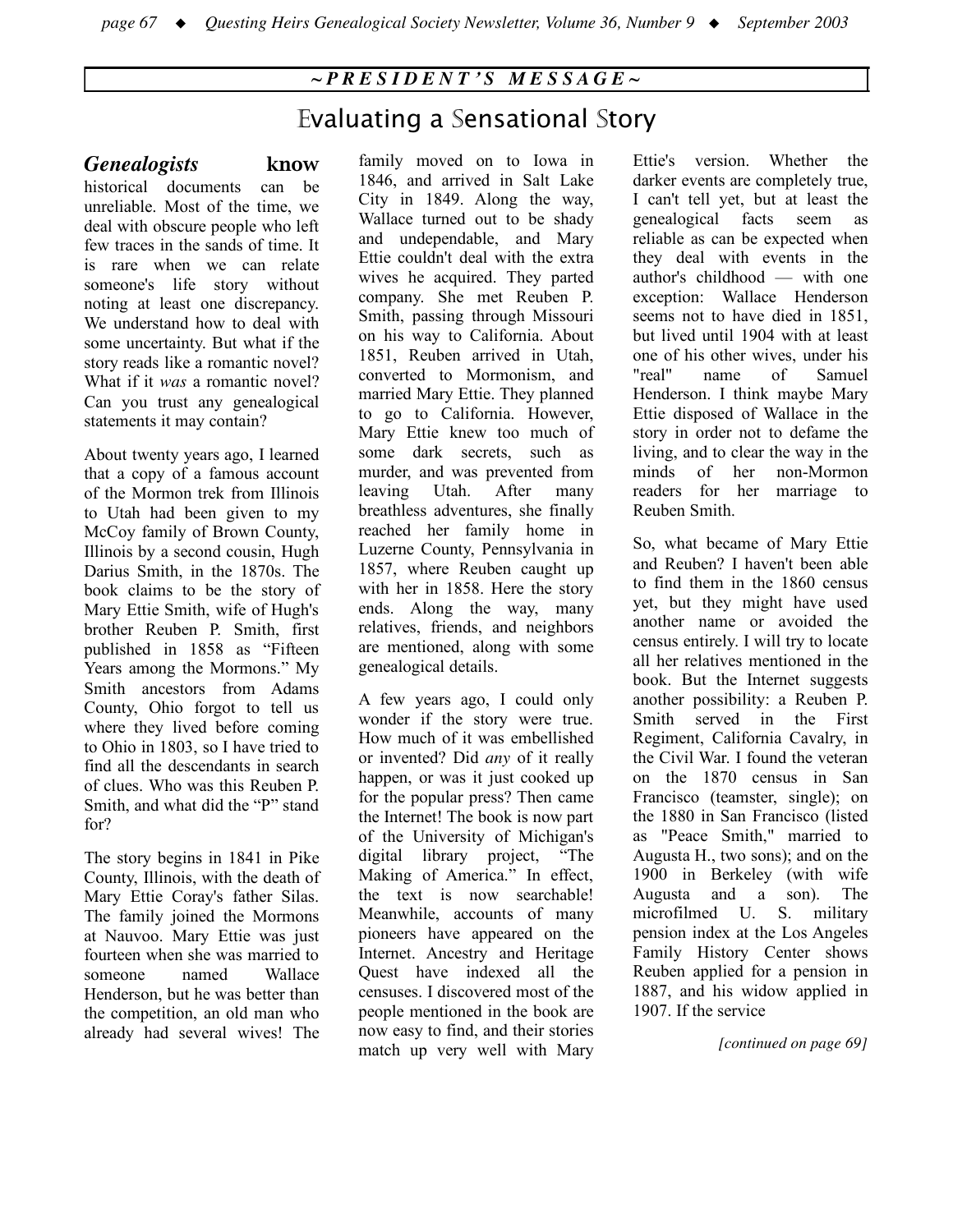## *~ F E A T U R E A R T I C L E ~*

## Not a Randolph, But a Fitz-Randolph, by Jeanette Jones

*I found* out from DNA testing that I am descended from the Fitz-Randolph family and not from the fairly prominent historical Randolph families of colonial Virginia. I thought surely that I must be a descendant of Pocahontas, or maybe the Randolph family that claims Thomas Jefferson, or one of the many other Randolphs who are noted on the historical plaques in and around Williamsburg. No such luck, that I would be able to tie my research to one of these lines that are very well researched and proved.

I belong to a Randolph family Internet site sponsored by MyFamily.com. A couple of years ago the members of this site decided to do DNA testing to try to find out how the various persons carrying the names of Randolph, Randolf, Fitz-Randolph, Randal and various other spellings were related and how many actual direct lines had come from the British Isles or elsewhere. I was very excited about this because my authenticated knowledge of my Randolphs ended with the birth of my 3rd-Great-Grandfather, Absolem Randolph, in Kentucky in 1791. There are several direct line descendants of Absolem on this site, so we have traded information and have formed a pretty complete family tree of the descendants of Absolem forward. However, no one has ever been able to go back beyond guessing that his father's name was Joseph because of certain clues. We all

pretty much hoped and assumed that somehow we were descended from one of these prominent historical families.

The committee for the site decided to use Y-Chromosome testing, sometimes called paternal ancestor testing, which is the preferred route for surname or common ancestor testing. This means that you have to have a descendant of a direct male line - obviously, in our case, with some variation of the name Randolph. My descent from the line is via a female. Luckily, we had many direct line descendants of two of Absolem's sons. One of these descendants, Robert Randolph, was a very active member of the site and eagerly volunteered. There were thirty-nine males tested originally and they broke down into ten family groups having almost identical markers within their group. Our Fitz-Randolph group, the second largest group, had eight males that had almost identical DNA marker scores.

Robert Randolph's DNA markers placed him exactly into the Fitz-Randolph group with only a slight variation. No historical Randolphs for us. Now all we descendants of Absolem Randolph know that we are descended somehow from the same person as the Fitz-Randolph group and that sometime in the past the "Fitz" was dropped from our name. The slight variation mentioned above is the difference between a seven and an eight on one of the twelve DNA markers.

This slight variance is too bad for Absolem's descendant's research, since the exact matches have authenticated research all the way back to England in the 1500s. There was not another exact DNA 12-marker match for Robert.

I have found the above experience very interesting from the viewpoint of the future of genealogy and where it is going and from a personal standpoint of furthering my research on this particular line. DNA is going to be the final definitive proof for accurate genealogical lines. Some feel that in the next twenty-five years a quick cheek swab will unravel long descending lines and there will be huge DNA databases available to the public for genealogical research. Brigham Young University and Oxford University are already starting their databases.

The testing is still going on by people who are new to the site and want to find out which group they are descended from. My hope is eventually maybe one of these new people will be an exact match for Robert, and that access to their research will provide clues to Absolem's ancestors.

One of the greatest tragedies of life is the murder of a beautiful theory by a gang of brutal facts. Benjamin Franklin

 $\blacklozenge$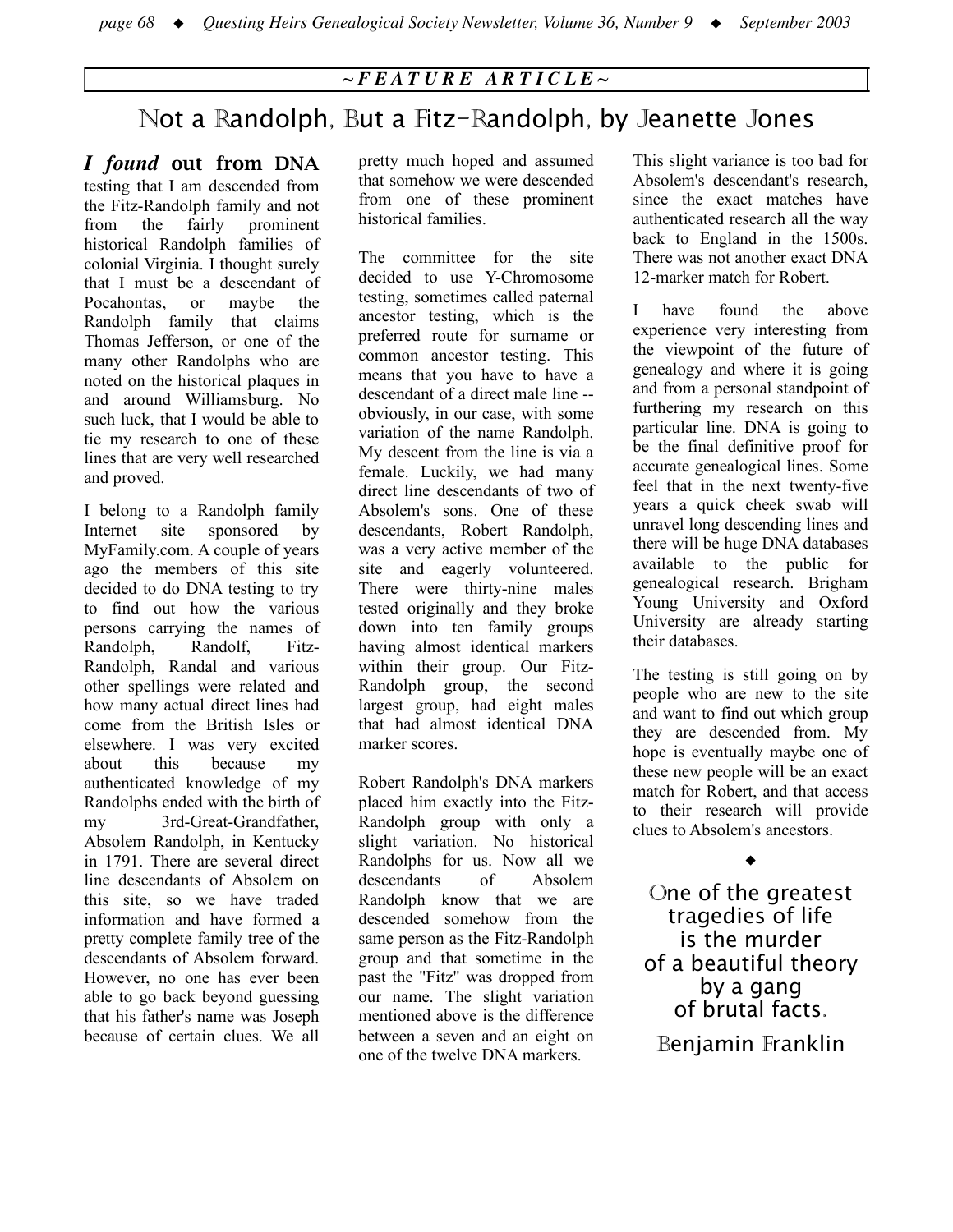## *~ S O C I E T Y N E W S ~*

#### QHGS ELECTIONS

Our annual elections are coming up in November. Here is the timetable for the elections:

- ! August: Nominating committee formed.
- October meeting: Nominating committee announces its slate. Nominations may be taken from the floor.
- ! November meeting: Nominations may be taken from the floor. Elections are held.
- ! December newsletter: Winners are announced.
- ! December meeting: New officers are installed.

At the August general meeting, the Nominating Committee was formed. Members of the committee are: Cynthia Day-Elliott, Richard Hoover, and Mike Powers. Positions on the Board up for election this time around are: First Vice-President, Recording Secretary, and Treasurer. Anyone who is willing to help our society by giving just a little of their time is encouraged to contact Cynthia, Richard, or Mike.

#### $\blacklozenge$

#### QHGS HONOR/MEMORIAL BOOKS **COLLECTION**

Several years ago, to kick off Family History Month, Questing Heirs of Long Beach started an Honor/Memorial Books Collection. This is our way of supplementing the Genealogy Collection at the main branch of the Long Beach Public Library.

Members and friends are encouraged to purchase Honor/Memorial Books during the entire year. We would like to especially promote this collection every October, to commemorate Family History Month.

If you would like to purchase a book, video, or other material, a bookplate will be added, noting the person's name, and the contributor. Board members Bob Brasher and Aaron Day are working together to establish this collection. If you would like to purchase a book in someone's honor or memory, please write to: Questing Heirs, Attn.: Honor/Memorial Books, P.O. Box 15102, Long Beach, CA 90815, or e-mail:  $\langle \text{adaydec}(\text{a} \text{aol.com} \rangle)$ . For further information, call (562) 634-6708.

#### AUGUST BOARD MEETING

The August board meeting was a very productive one.

Our resident dynamo Elizabeth (Stookesberry) Myers was appointed Member-at-Large. Liz has presented several great ideas to help our society grow and to help the community learn more about genealogy, which we will be reporting on in upcoming issues.

It was further decided that October, being Family History Month, would be a good time to start up our basic classes again.

#### $\blacklozenge$

#### SUBMISSIONS WANTED

I don't believe I'm alone in thinking that the last couple of issues of the newsletter have been quite good. It must be because we are getting more input from society members. Jeanette's special report last month on our friends we haven't seen in a while was a big hit. So c'mon, send in your submissions today. It's fun and it's easy -- and you get to see your name in print! Please address your submissions to: Mike Powers, 328 Loma Ave., Long Beach CA 90814, or send them via email to  $\langle \text{lunalake}(\vec{a}) \text{pobo} \rangle$ .

## *~ P R E S I D E N T ' S M E S S A G E ~ continued*

#### *[continued from page 67]*

record and pension file at the National Archives contains Reuben's enlistment information, the answer may finally be revealed.

The lone prairie must have resounded with the scratching of the quill pens of innumerable pioneer women who recorded their sufferings in great detail during their bleak journeys. The rediscovery of their stories in recent years, hundreds of them, and their publication on the internet in a form that can be searched, has made it possible to reconstruct the lives of those brave souls who settled the Wild West.

-- John McCoy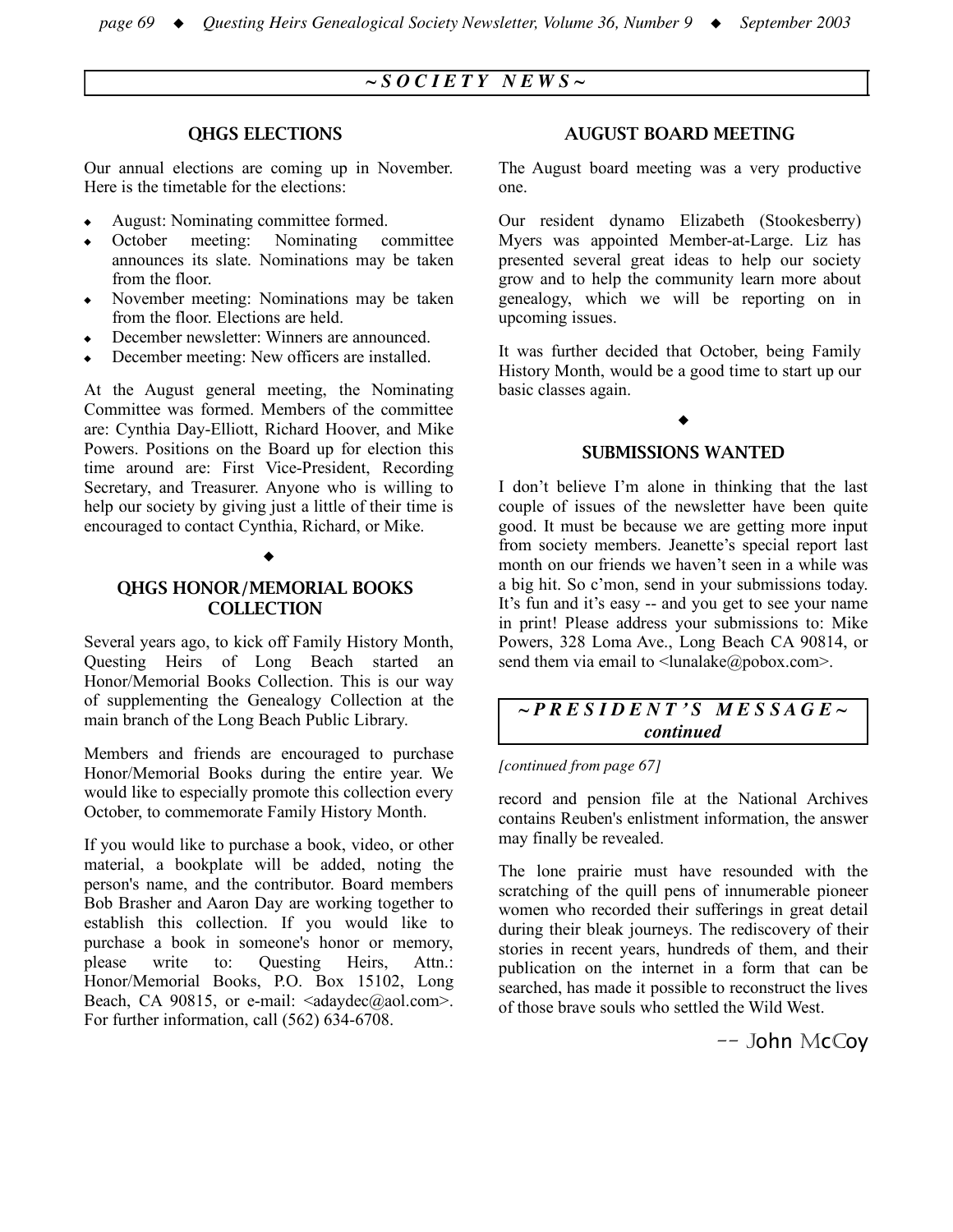## *~ O F I N T E R E S T ~*

#### TENNESSEE TRAIL LEADS TO BRAZIL

by Telma Anijar-Andersen <anidjart@netscape.net>

Recently I found out through the RootsWeb Review that a Boy Scout completed a cemetery project to become an Eagle Scout. I went online and looked under Nashville for the Boy Scouts of America (BSA) website. I found the Nashville chapter and wrote an e-mail regarding the need to have my Johnson Vaughan family cemetery restored.

I am a descendant of Johnson Vaughan from Virginia, who was a plantation owner in Nashville, Tennessee. His son James H. Vaughan, from his first marriage to Nancy Low, is my line.

I received at least three e-mails from three different people interested in the project. The second person to contact me was a newfound cousin that I did not know existed. You see my James H. Vaughan had immigrated to Brazil in 1868 with the Major Warren Hastings group that settled in the Amazon River region -- in a little town by the name of Santarem in the state of Pará. Some of James H. Vaughan's children from his first marriage stayed in the United States, some were already married, and others chose not to go with the family to Brazil.

I found the Vaughan cemetery through a cousin who had been researching the family and knew about the immigration to Brazil. James lived in Silver Spring, Wilson County, Tennessee. His father Johnson Vaughan lived in Nashville and he had 20 to 22 children, and his son James had the same amount of children. I have found a few cousins through the Internet, and now I found a new cousin through the BSA.

The families in Brazil lost contact with their American cousins after the death of the original Confederates (also known as *Confederados*) who immigrated to Brazil. Some returned to the United States to live and others remained in Brazil where their families continue to grow.

Doing some research at the National Archives in Maryland I learned that there were several colonies in Brazil -- in places such as Americana (Vila Americana), São Paulo, and 13 miles west of there in

Santa Bárbara d'Oeste; in the Amazon region at Santarem, Pará; and in Pernambuco (sometimes referred to as Port of Pernambuco; see also Recife) in the northeast region of Brazil. If anyone is researching their Southern ancestors and has not been able to find them after the 1860s, they might be buried in Brazil. Former President Jimmy Carter and his wife Roslyn have ancestors buried at the cemetery in Americana. There are many descendants of these Confederates families still living in Brazil.

Anyway, my story is about how families can move from one continent to the other and you can still find your ancestors and families that were left behind. And, you can find your cousins in the most unusual ways.

*[RootsWeb Review Editor's note: It is not known how many Confederates went to South America - estimates range from 8,000 to 40,000. There is a book, "The Lost Colony of the Confederacy," by Eugene C. Harter, available from the Texas A & M University Press and in many libraries, that may be of interest to family historians.]*

*Previously published in RootsWeb Review: Vol. 6, No. 33, 13 August 2003.*

#### $\blacklozenge$

#### SHERMAN LIBRARY & GARDENS

The Sherman Library in Corona del Mar acquires, organizes, and preserves all kinds of materials pertaining to the history of the Pacific Southwest. It contains approximately 25,000 books, pamphlets and other printed items, a very sizeable number of maps and photographs, several hundred thousand papers and documents, and more than 2,000 reels of microfilmed material. It is best known among genealogists for its collection of directories, which is among the most highly used portions of the library.

The library is situated on a 2.2-acre block that was created to be a serene oasis -- a respite from the stress and pressures of daily schedules. It is located at 2647 E. Pacific Coast Highway in Corona del Mar. It is open Tuesdays, Wednesdays, and Thursdays from 9:00 am to 4:30 p.m. For more information, phone (949) 673-1880. They can also be found on the web at <http://www.slgardens.org>.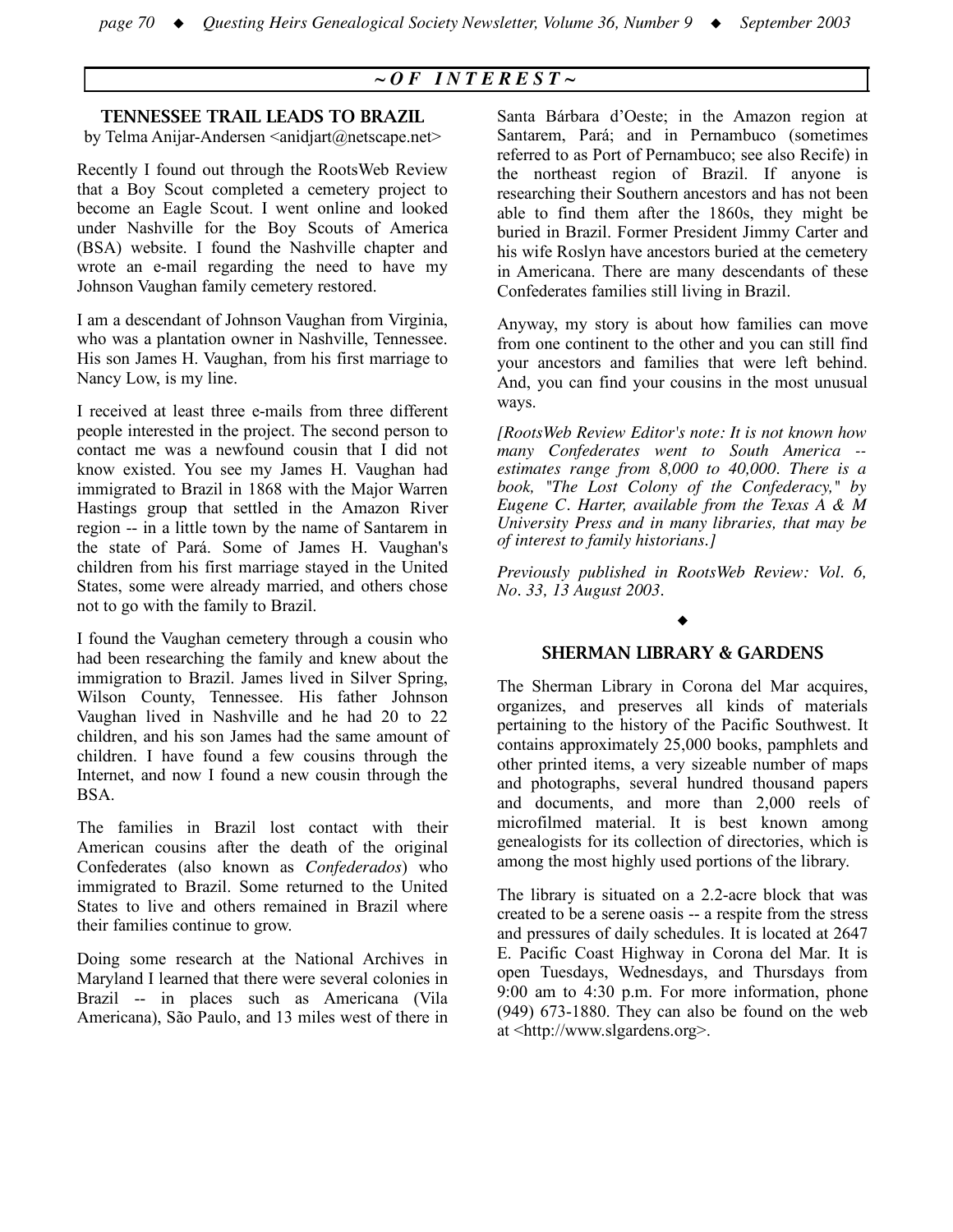## *~ O N T H E W E B ~*

#### EARLS COLNE, ESSEX

<http://linux02.lib.cam.ac.uk/earlscolne/>

Subtitled "Records of an English Village, 1375- 1854," this web site is an exhaustive exploration of the documents that relate to one tiny, insignificant English village, Earls Colne in Essex. It is the result of the most extensive historical reconstruction project ever attempted, representing thirty years of work. There is a long description of the gestation of the reconstruction on the web site itself, under "History."

The "References" section has a long discussion of the largely unknown contents and location of the various kinds of records, including explanations of such obscure concepts as freehold, copyhold, leets (not a Welsh vegetable), and so forth. By comparing the various records, the compliers were able to discover how much of the records are now lost or misplaced, which I also believe is a valuable finding. (In brief, a significant portion of wills mentioned in manorial court records could not be found, though many of their provisions are copied into these court records.)

If someone were to study this website carefully, I think they would get a much clearer idea on how to proceed in English research. I have found no other resource that even begins to explain the context of the various legal documents relating to land tenure and other matters. Under the heading of "Records," you can get to the detailed description of how the whole thing works, a marvel of the English legal system. It turns out that the terminology found in the newly available English wills, e.g. from the PRO website for the Prerogative Court of Canterbury, is exactly the sort of thing that the Earls Colne web site explains.

In brief, this is one of the most amazing web sites ever developed. The effort began at a time when data entry meant paper tape and punch cards, before the invention of databases and query languages, and somehow survived three decades of incredible technological evolution. The genius behind the project is Alan MacFarlane, and you just ought to check out his bio and publications list!

*Submitted by John McCoy.*

#### POLISH GENEALOGICAL SOCIETY OF CALIFORNIA <http://www.pgsca.org>

The Polish Genealogical Society of California was founded in 1989 to promote the research of Polish family heritage, to help you research and record your family history, to collect and preserve records of our ancestors, and to preserve historical and biographical material. PGS-CA provides a forum for members to learn how to research their ancestral lines.

## $\blacklozenge$ LONG BEACH INDEPENDENT

ONLINE AT ANCESTRY.COM <http://www.ancestry.com>

This database is a fully searchable text version of the newspaper for 1938 to 1942. The newspapers can be browsed or searched using a computer-generated index. The accuracy of the index varies according to the quality of the original images. The images for this newspaper can be browsed sequentially, or via links to specific images, which may be obtained through the search results.

This may well be of help to those of our members who subscribe or want to visit a Family History Center that has access to ancestry.com.

*Submitted by Richard Hoover.*

#### $\bullet$

#### NGS GENTECH 2004

<http://www.eshow2000.com/ngsgentech/>

NGS GENTECH is *the* conference for technology and genealogy. GENTECH began more than ten years ago as a not-for-profit educational society with the mission of bridging technology and genealogy through an annual conference and related events. In 2002, NGS and GENTECH merged, followed by the formation of the NGS GENTECH Division. GENTECH 2004 will be held 22-24 January in St. Louis, Missouri, which will be celebrating the bicentennial of the Louisiana Purchase and the Lewis & Clark Expedition, as well as the centennial of their 1904 World's Fair.